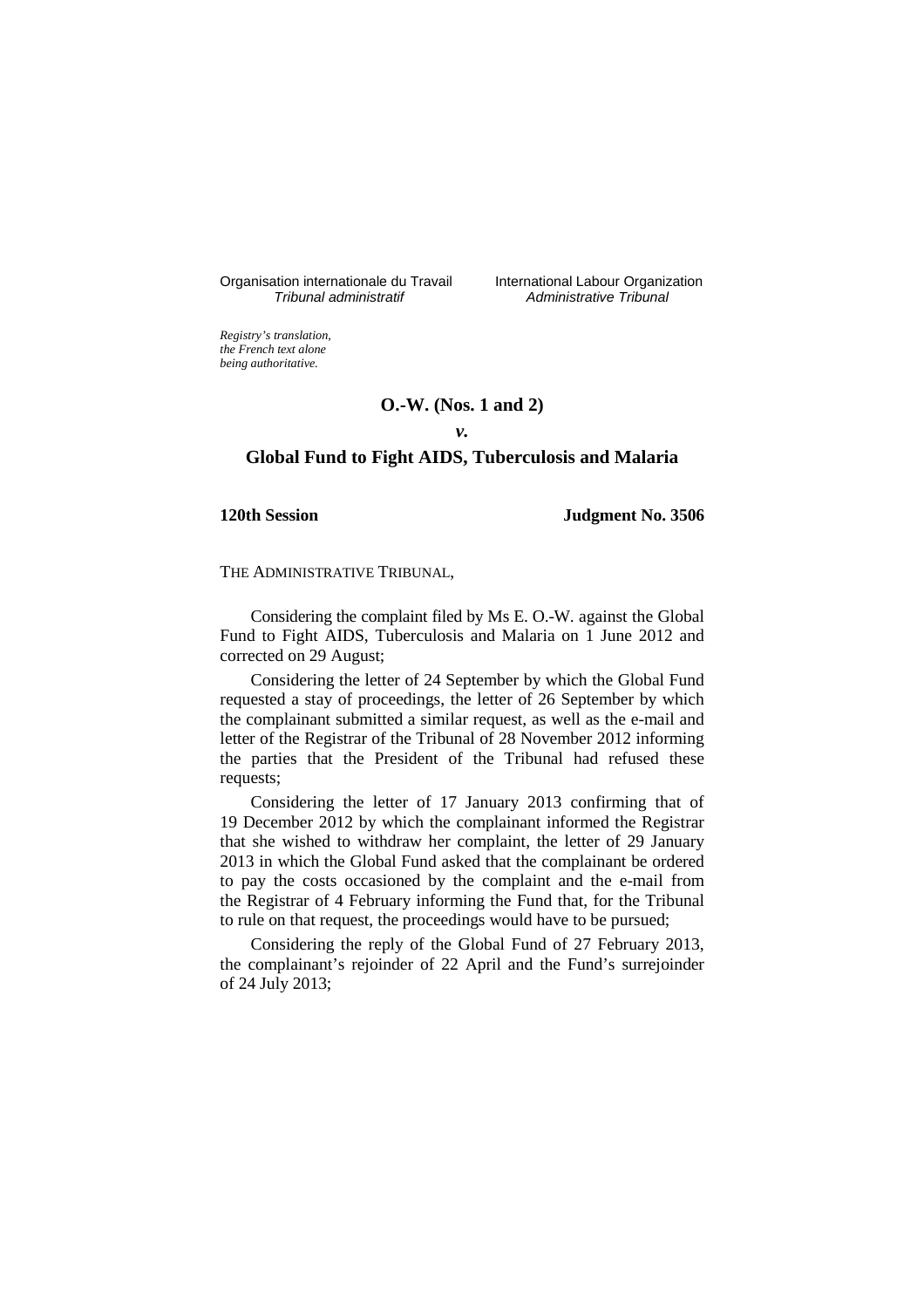Considering the second complaint filed by the complainant against the Global Fund on 19 December 2012 and corrected on 24 January 2013, the Global Fund's reply of 21 May, the complainant's rejoinder of 26 June and the Fund's surrejoinder of 30 September 2013;

Considering the documents produced by the parties in response to the Tribunal's request for further submissions;

Considering Articles II, paragraph 5, and VII of the Statute of the Tribunal;

Having examined the written submissions and decided not to hold oral proceedings, for which neither party has applied;

Considering that the facts of the case may be summed up as follows:

The complainant challenges the refusal of some of her requests for the defrayal of medical expenses.

The complainant entered the service of the Global Fund in February 2004 as Executive Assistant to the Executive Director. She was absent owing to illness on several occasions between November 2006 and March 2007. When she returned to work, a new Executive Director was on the point of taking office. The complainant states that he deprived her of any duties and sidelined her. On 7 January 2008 her post was abolished and she was reassigned.

The complainant was placed on sick leave as from February 2009. Having submitted a disability benefit claim, she was informed by a letter of 30 May 2011 that she had been awarded a 50 per cent permanent disability benefit backdated to August 2010 and that her disability was regarded as service-incurred. She was advised that her state of health would be re-evaluated at the end of 2011.

The complainant required hospital treatment as from 14 November 2011. The insurance company informed her by a letter of 16 November that it would not defray these hospitalisation expenses as the "maximum limit of coverage" had already been reached.

On 1 January 2012 the Global Fund transferred the management of its health insurance scheme to another insurance company, but the former insurance provider retained the management of disability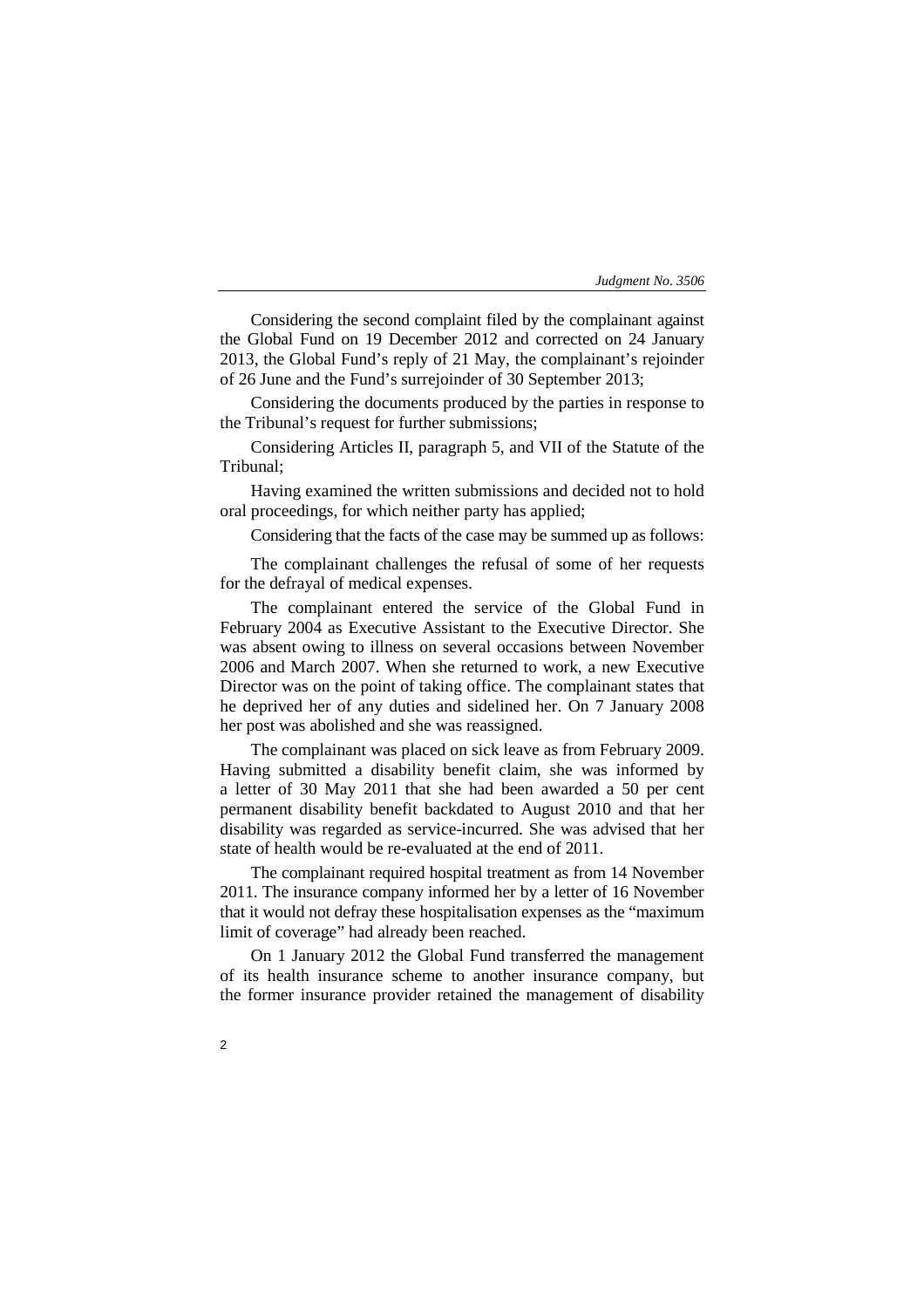insurance. By an e-mail of 20 January 2012 the new insurer explained that, for the same reason, it would not defray the complainant's hospitalisation expenses. There was no reply to the two reminders which the complainant sent by to each of the insurance companies on 31 January.

By a letter of 6 March 2012 the complainant's counsel reminded the General Manager of the Global Fund that according to the relevant texts, 100 per cent of the expenses incurred as a result of a serviceincurred illness should be covered by the health insurance policy. She therefore asked him to instruct the insurance providers to defray the outstanding bills and hospitalisation expenses for each of the periods concerned, i.e. from 14 November to 31 December 2011 and that commencing on 1 January 2012 respectively. She also requested the payment of interest. The Head of the Human Resources Department informed her by a letter of 15 March 2012 that, as she had failed to attend the medical evaluation in December 2011 to determine whether the continued payment of a disability benefit was justified, it was impossible to issue any instructions to the health insurance brokers in respect of the period after 31 December 2011. The complainant states that she ended the hospital treatment on 31 March 2012 owing to a lack of financial resources.

On 18 May the complainant submitted a Request for Appeal to the Appeal Board in which she opted for written proceedings. She requested relief similar to that requested on 6 March and, subsidiarily, asked the Global Fund itself to defray her hospitalisation expenses and to pay her interest. She also claimed moral damages. The complainant was again hospitalised between 30 May and 20 September 2012.

On 1 June the complainant filed her first complaint with the Tribunal, impugning the decision of 15 March. She mainly restated the claims which she had entered in her Request for Appeal of 18 May and also claimed costs in the amount of 10,000 Swiss francs.

The previous insurance company advised the complainant in a letter of 30 August 2012 that it agreed to cover the expenses incurred during the period ending on 31 December 2011 and that the medical expenses incurred as from 1 January 2012 might also be defrayed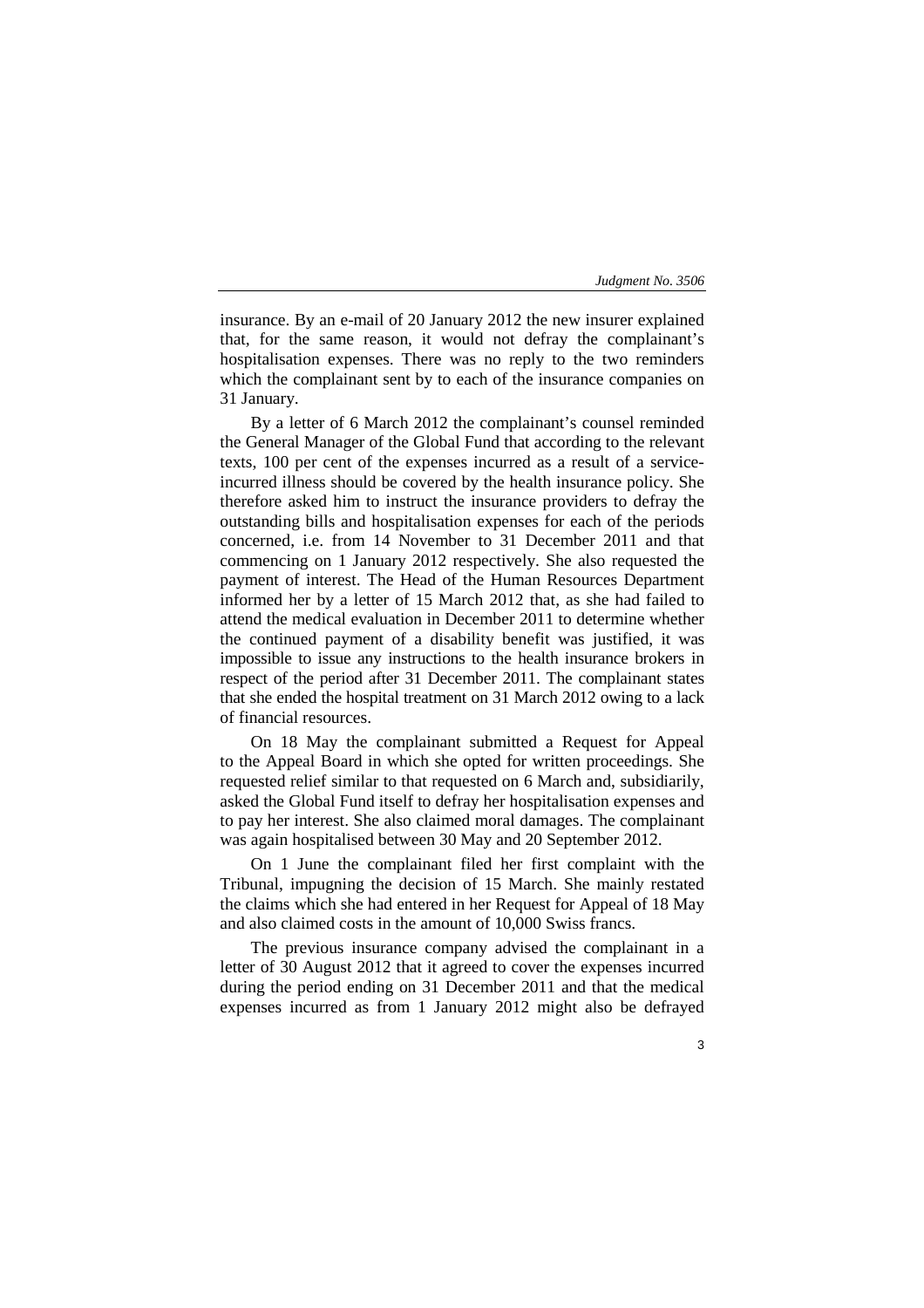provided that "they are work-related" and "subject to the prior approval of the insurance company's medical officer". The complainant was notified of the Administration's response to her appeal by an e-mail of 5 September. She was informed in the same e-mail that, as the previous insurance company had decided to cover her hospitalisation expenses, the Chair of the Appeal Board considered the matter to be settled and in consequence had "suspended" her appeal. On 27 September the complainant wrote to the Appeal Board and protested that the matter was not settled. She asked the Global Fund to instruct the insurance company which had been managing the insurance scheme since 1 January 2012 to reimburse her hospitalisation expenses for the period between that date and 31 March 2012, with interest. She also pressed her claim for moral damages. The Appeal Board replied that it did not have the mandate to address decisions taken by the insurers.

The complainant informed the Registrar of the Tribunal by a letter of 19 December 2012 that the Appeal Board had closed its examination of her appeal, despite the fact that some points remained unresolved, and that since then the Administration had not given a final decision. She informed the Registrar that she wished to withdraw her first complaint and to file a second one impugning the implied decision to dismiss her internal appeal. In this second complaint she asks the Tribunal to set aside the decision of 15 March 2012 and to order the Global Fund to instruct one or other of the insurance companies to defray her hospitalisation expenses for the period between 1 January and 31 March 2012 and to pay her interest as from 15 February 2012. Subsidiarily she requests that the Global Fund itself be ordered to defray her hospitalisation expenses as from 1 January 2012 and to pay her interest. She also claims 50,000 Swiss francs in compensation for moral injury and 10,000 francs "in costs and towards [her] counsel's fees".

The Global Fund submits that the first complaint is irreceivable because internal remedies have not been exhausted and that the Tribunal is not competent *ratione materiae*. It asks the Tribunal to declare the complaint vexatious and to order the complainant to pay it 25,000 Swiss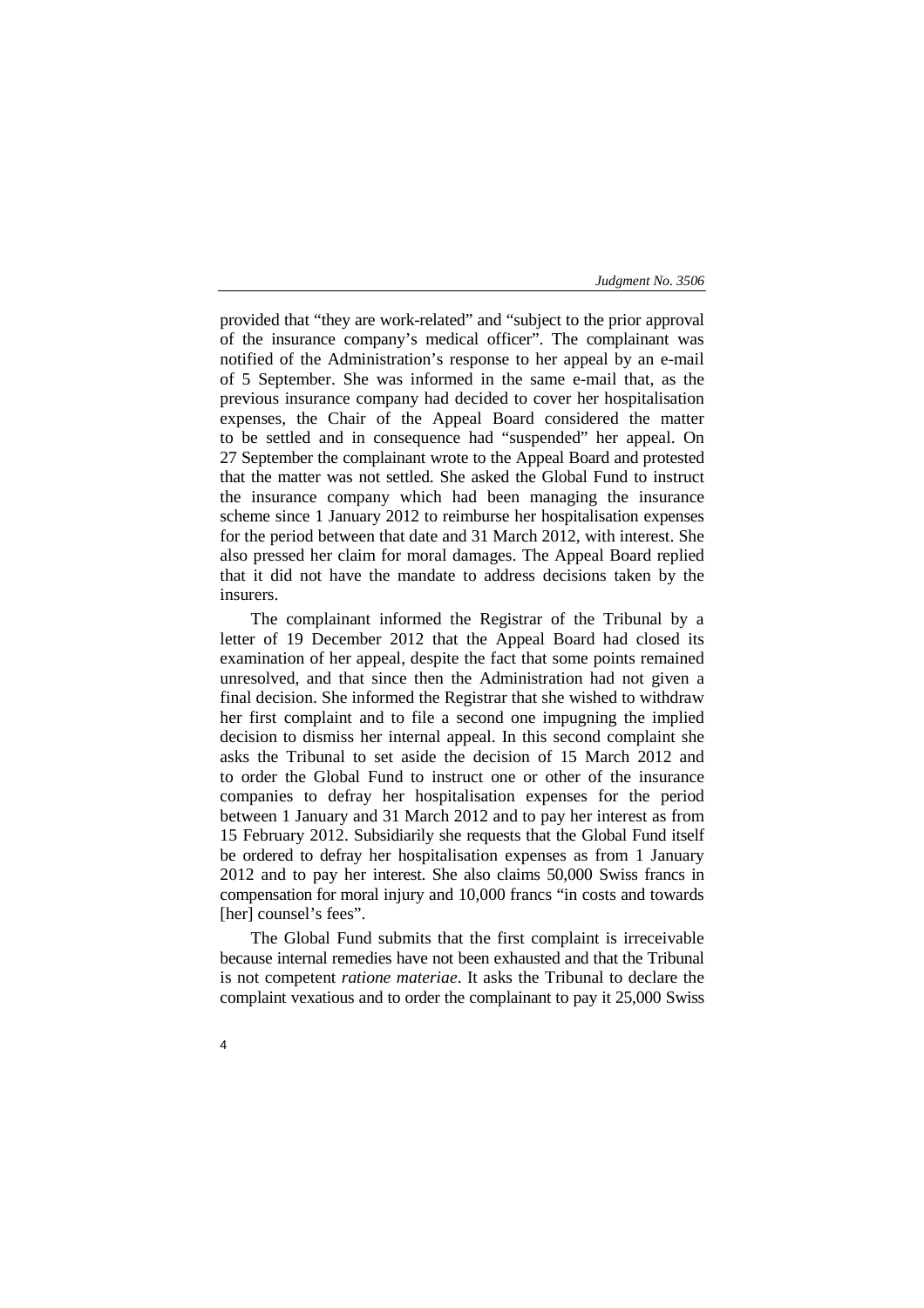5

francs in costs and towards "legal expenses". The Global Fund also asks the Tribunal to "declare that the complainant's withdrawal of her complaint carries the 'authority of *res judicata*' and that she may no longer bring a complaint, even a similar one, before an international (or a domestic) court".

In her rejoinder regarding her first complaint, the complainant asks the Tribunal to dismiss all the Global Fund's claims and to order it to reimburse "all [her] legal expenses" and to pay her 5,000 Swiss francs towards "[her] counsel's fees". In its surrejoinder the Global Fund maintains its position.

In its reply to the second complaint, the Global Fund contends that the withdrawal of the first complaint has "*res judicata* authority" and that the complainant may not therefore file a similar, if not identical, second complaint with the Tribunal. In addition, the Global Fund explains that it is not party to the dispute between the complainant and the insurance companies and that the Tribunal is not therefore competent to hear the complaint. It adds that the claims which are receivable *ratione materiae*, namely those related to the award of damages and a contribution towards counsel's fees, are irreceivable since internal remedies have not been exhausted. As the Global Fund considers the complaint to be vexatious, it asks the Tribunal to order the complainant to pay the "costs of the proceedings" as well as 20,000 francs "towards the lawyer's fees entailed by her rash conduct".

In her rejoinder regarding her second complaint, the complainant endeavours to show that all her claims are receivable and she adds further claims that the Global Fund should instruct the insurance companies to cover the costs of other medical treatment up until 30 June 2013 or, subsidiarily, that the Global Fund should itself defray these expenses. She asks the Tribunal to order the Global Fund to bear the "costs of the proceedings" and increases the sum she claims "for costs and towards [her] counsel's fees" to 15,000 francs. In its surrejoinder the Global Fund reiterates its position.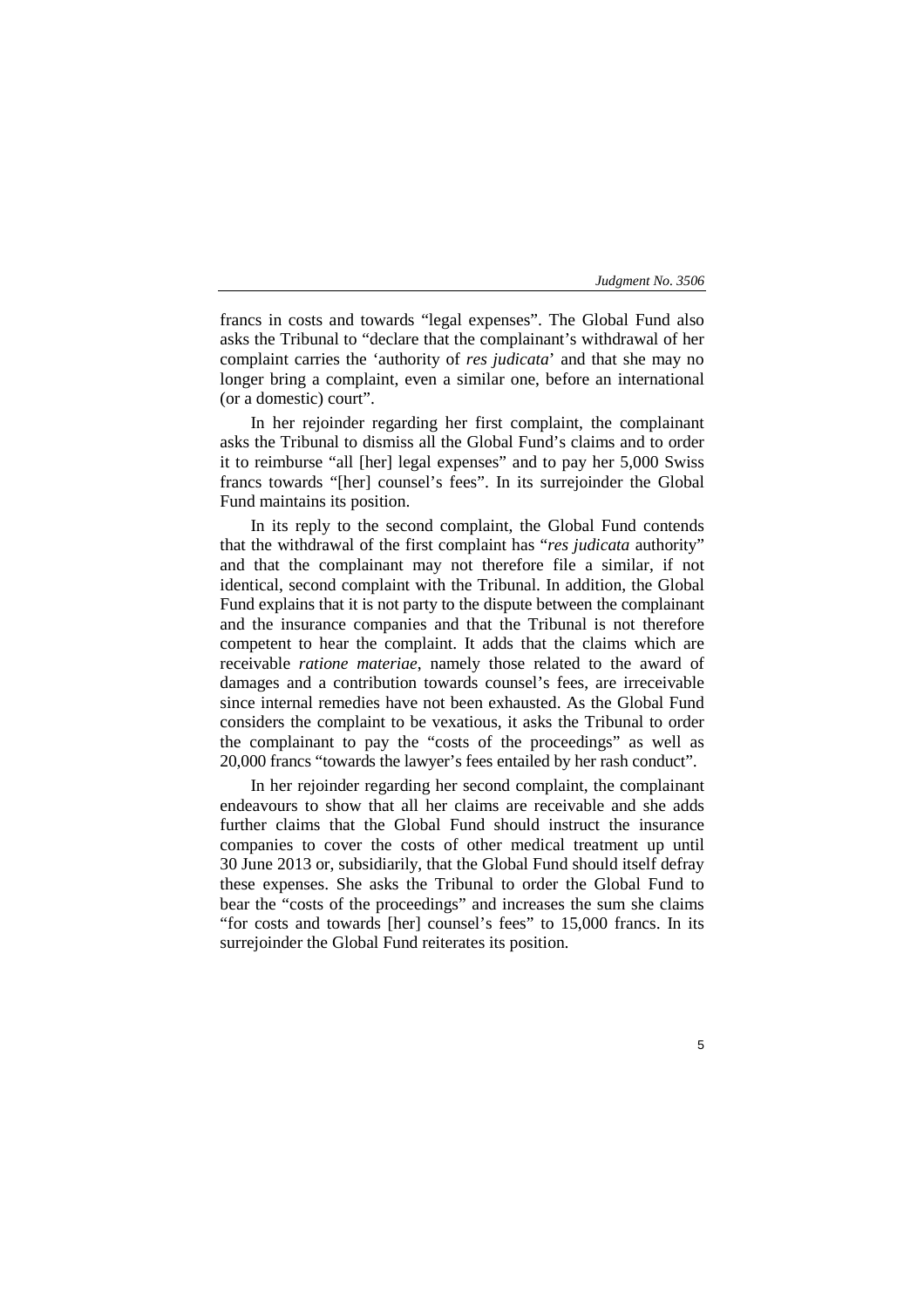# CONSIDERATIONS

1. In substance, the two complaints, one of which was filed a few days after the matter was referred to the Appeal Board, the other after the proceedings before the Board had been suspended, seek to challenge the refusal of Global Fund's authorities to take steps to ensure that the organisation's insurers would cover the complainant's medical expenses.

2. These complaints basically seek the same redress and are largely interdependent; they will therefore be joined to form the subject of a single judgment.

3. The complainant withdrew her first complaint by a letter of 17 January 2013. This withdrawal of suit was not accompanied by any reservations and, as the defendant organisation informed the Tribunal on 29 January that it had "absolutely no objection" to the withdrawal, it is hereby recorded.

4. Notwithstanding this withdrawal of suit, the Fund insisted on pursuing the proceedings, as it wished to claim costs against the complainant on the grounds that the complaint was vexatious.

Without ruling out, as a matter of principle, the possibility of making such an order against a complainant (see, for example, Judgments 1884, 1962, 2211 and 3043), the Tribunal will avail itself of that possibility only in exceptional situations. Indeed, it is essential that the Tribunal should be open and accessible to international civil servants without the dissuasive and chilling effect of possible adverse awards of that kind. In the instant case, the aforementioned complaint cannot be regarded as manifestly vexatious, even though it was clearly irreceivable because internal remedies had not been exhausted. The Fund's counterclaim will therefore be dismissed.

5. In her rejoinder the complainant in turn asked that the defendant organisation be ordered to pay her costs for having needlessly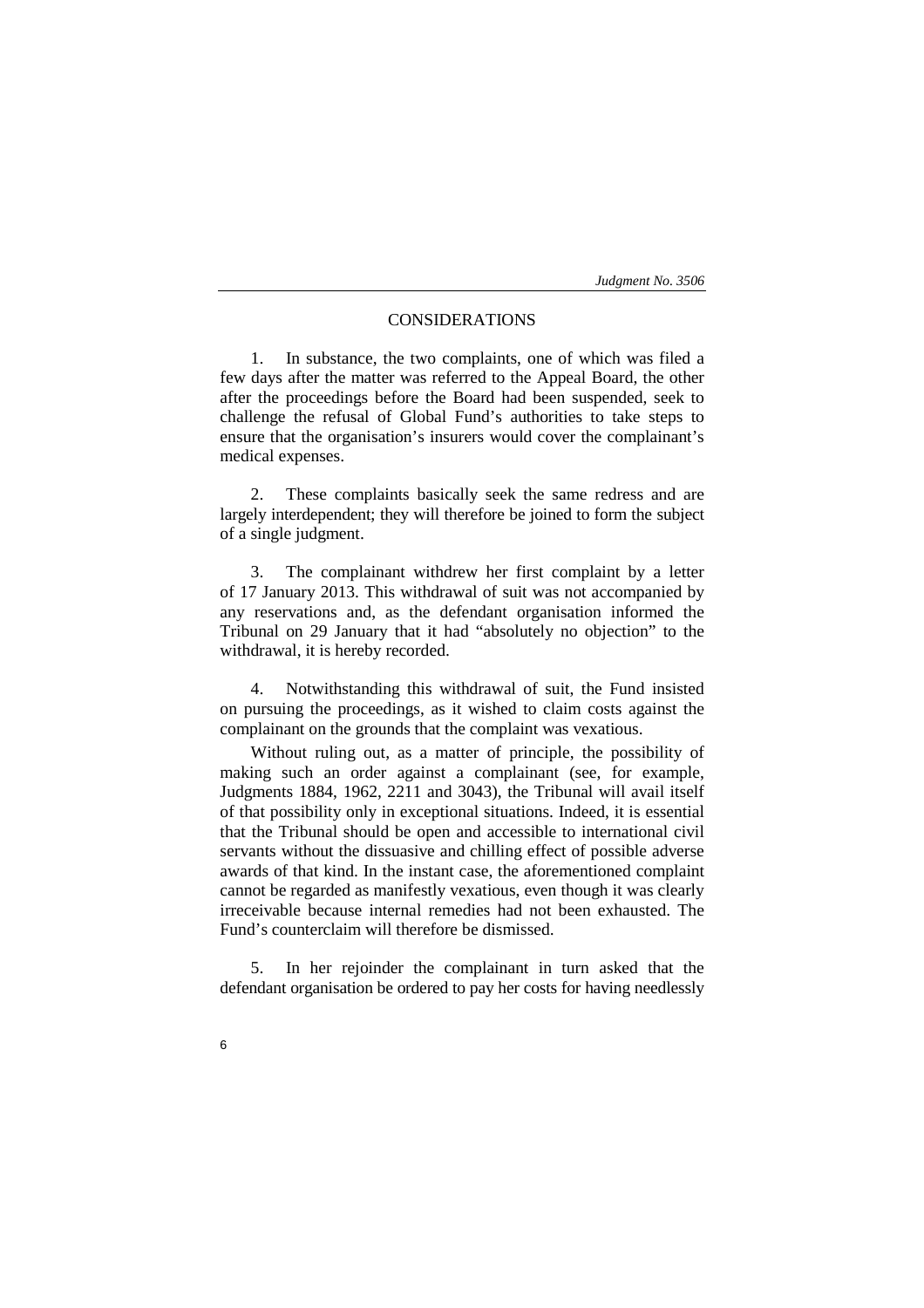pursued the proceedings related to this complaint. In the circumstances of the case, there are no grounds for granting this claim either.

So far as concerns the second complaint, which will be examined below, it must first be noted that, as matters now stand, the dispute before the Tribunal concerns only the defrayal of the hospitalisation expenses incurred by the complainant between 1 January and 31 March 2012.

Although in her rejoinder the complainant extended her claims to include the reimbursement of costs related to other medical treatment which she received up until 30 June 2013, she has informed the Tribunal in her further submissions that the expenses in question have since been covered by the insurance company concerned. This additional claim has therefore now become moot.

7. The Fund raises several objections to the receivability of the complaint.

8. The Tribunal will not accept the defendant organisation's objection that, in view of the withdrawal of the first complaint, the complainant is effectively barred from lodging another complaint raising substantially the same issues.

As the complainant's counsel explained in a letter to the Tribunal of 19 December 2012, the first complaint was withdrawn precisely on account of the concomitant filing of a second complaint following the closure of the internal appeal proceedings. Indeed, the above-mentioned letter of 17 January 2013 expressly stated that the complainant intended to take this step "in view of her new complaint". It is therefore perfectly clear that the complainant was not thereby waiving her right of action to file any complaint seeking the same redress as the first complaint, but merely withdrawing the proceedings, which does not have the same effect. It is plain that neither the withdrawal of suit itself nor the *res judicata* authority of this judgment by which the withdrawal is recorded precludes the filing of the second complaint in question.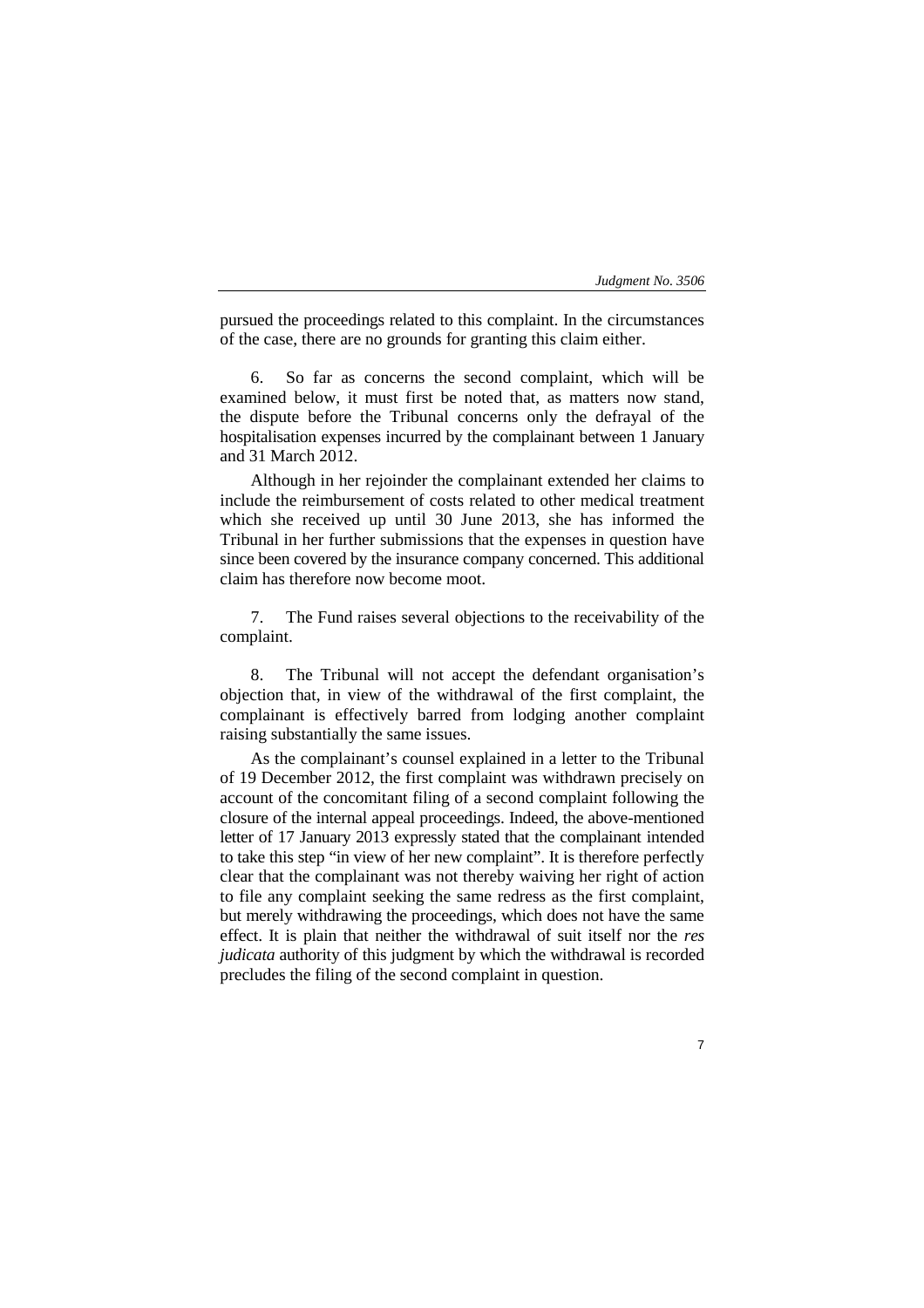9. The Global Fund then submits that the Tribunal is not competent to hear this dispute, as it is a dispute between the complainant and the insurance companies and, in its opinion, does not concern the organisation itself. The Fund is, however, greatly mistaken as to the nature of this dispute and the duties incumbent upon it in this case.

International civil servants' social protection forms an integral part of their terms of employment, which are the responsibility of the organisation for which they work. For this reason, despite the defendant organisation's insistence to the contrary, where an organisation entrusts the responsibility for providing social protection to a private insurance company, as is the case here, the organisation has a duty to ensure that the insurer correctly processes the claims submitted by insured persons. In this situation, the organisation is in fact liable for the acts of its insurer (see, for example, Judgments 2063, under 8, or 3031, under 14, 18 and 19).

In the instant case, the matter raised by the complainant is not in dispute between her and the insurance company, but between her and the Fund itself, and it concerns precisely the latter's compliance with its duty to ensure the proper examination of a claim for the reimbursement of medical expenses. This matter does fall within the Tribunal's competence (see, for example, in addition to the aforementioned Judgments 2063 and 3031, Judgments 2249 and 3030).

10. Nor will the Tribunal accept the objection to receivability based on the contention that the letter of the Head of the Human Resources Department of 15 March 2012 does not constitute a decision. It is plain on reading that document that its author expressed therein her refusal to call upon the insurance company concerned to pay the disputed hospitalisation expenses and, in so doing, refused a request made by the complainant's counsel on 6 March. This letter was therefore a decision adversely affecting the complainant and, as such, could be challenged in an internal appeal.

11. Lastly, the Global Fund submits that the complaint is irreceivable pursuant to Article VII, paragraph 1, of the Statute of the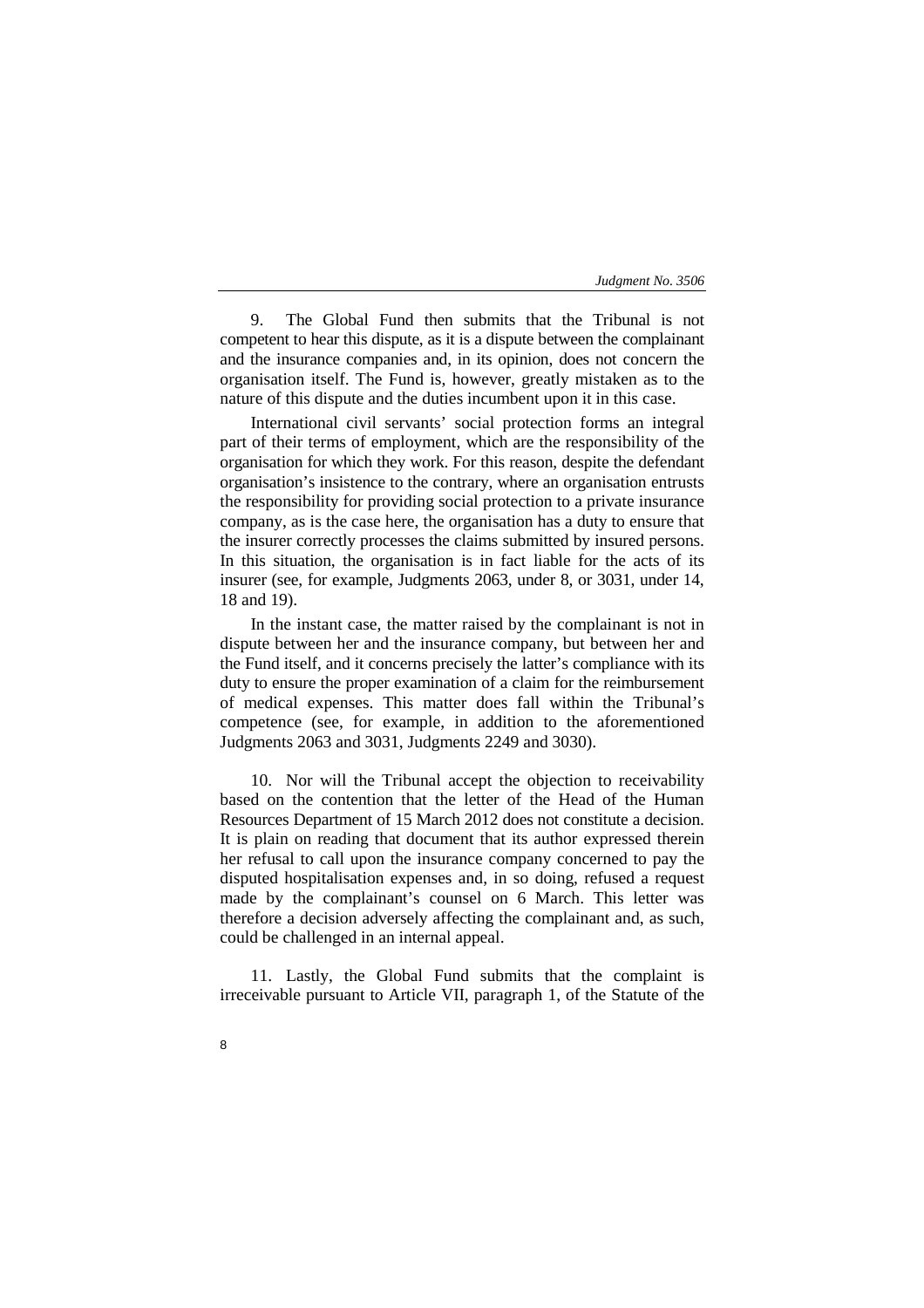Tribunal, because the internal remedies available to the organisation's staff members have not been exhausted. However, unlike the complainant's first complaint, the second complaint could properly be brought before the Tribunal at the stage of the internal proceedings when this occurred.

The evidence in the file shows that the Chair of the Appeal Board, on being informed that, after the Fund had intervened, the insurance company had eventually agreed to reimburse the expenses at issue, thought that he could infer from this that the case under consideration had been settled and he then decided to "suspend" the appeal proceedings. Despite her vigorous protests, the complainant, who was advised of this decision on 5 September 2012, has never been able to obtain the reopening of these proceeding which remain *de facto* definitively closed. This decision was manifestly ill-founded insofar as the insurance company had formally undertaken to reimburse only some of the expenses in question and the complainant's internal appeal also included a claim for moral damages which had not been examined by the Appeal Board. Moreover and above all, the Board flagrantly flouted the rules of the Operating Procedures for Appeal by not drawing up any report upon the conclusion of the proceedings, thus making it impossible for the Executive Director to adopt a final decision on this appeal.

In these circumstances it is clear that, although the means of internal redress were not exhausted, the responsibility for this situation does not lie with the complainant, but with the Appeal Board itself and hence with the Fund as guarantor of the correct functioning of the Board. Furthermore, the defendant organisation's plea that the complainant could submit a new appeal is beside the point and borders on bad faith, because a staff member can hardly be required to repeat a step on which the organisation neglected to follow up.

As the Tribunal has consistently held in such circumstances, pursuant to Article VII, paragraph 3, of its Statute, the complainant could therefore impugn directly before the Tribunal the implied decision arising from the absence of an explicit decision at the end of the internal appeal proceedings (see, for example, Judgments 2070, under 5, 2562, under 5 and 6, and 2866, under 5).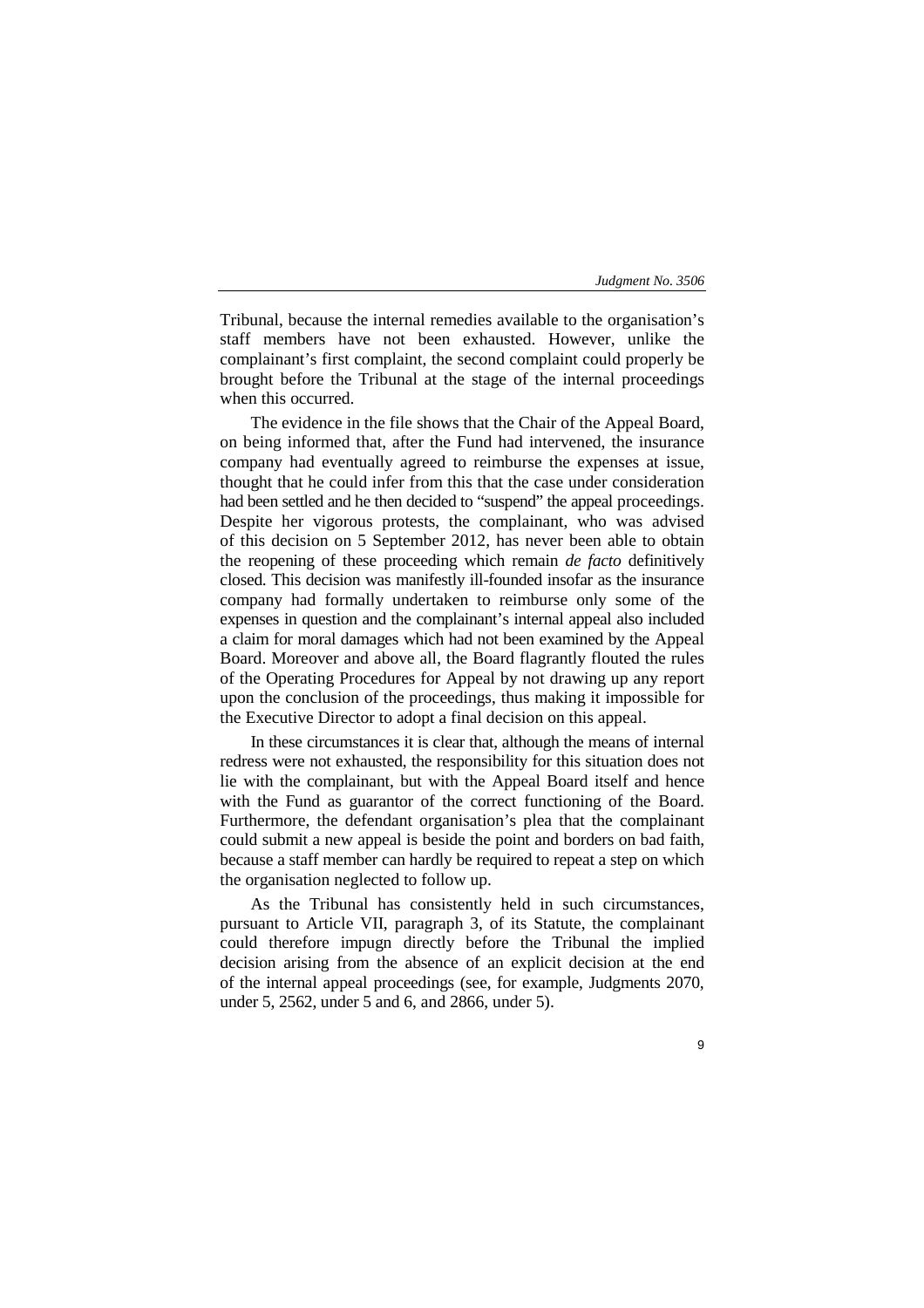12. On the merits, the Tribunal notes that, after initially denying the possibility of reimbursing 100 per cent of the complainant's hospitalisation expenses, the insurance company, by a decision of 30 August 2012, agreed in principle to cover the expenses at that rate. Indeed, it accepted that the complainant's illness was service-incurred, which entitled her to full coverage under section B40.1 of Annex B to the Fund's Staff Health Insurance Plan Regulation and section 2.1.1 of Article 16 of the organisation's insurance contract. Moreover it was this change of stance on the part of the insurer which led the Chair of the Appeal Board to consider that proceedings before the Board should be closed, as stated earlier.

13. Although it then covered the hospitalisation expenses for the period prior to 1 January 2012, the insurance company made the reimbursement of those incurred by the complainant after that date subject to re-evaluation of her condition. After a medical examination in February 2013 confirmed that the complainant's illness was serviceincurred, the insurance company defrayed the medical expenses referred to under 6, above, which had been incurred by the complainant between 1 April 2012 and 30 June 2013, as it had agreed to do. However, inexplicably, it did not settle the claim for hospitalisation expenses for the period between 1 January and 31 March 2012 which had been submitted to it on time and which it no longer had any reason to reject.

14. While it is surprising that the complainant did not at that juncture take the initiative of again asking the insurance company to reimburse that sum, which would have doubtless been the simplest solution, it is equally strange that the Fund, which was fully informed of the existence of this dispute, did not bother to remind the insurance company of its obligation to the complainant.

15. It is true that on 15 March 2012, when the decision initially impugned by the complainant was taken, and likewise on the date when the implied decision dismissing her internal appeal against it must be deemed to have been adopted, the re-evaluation referred to above had not yet taken place, with the result that it was uncertain whether the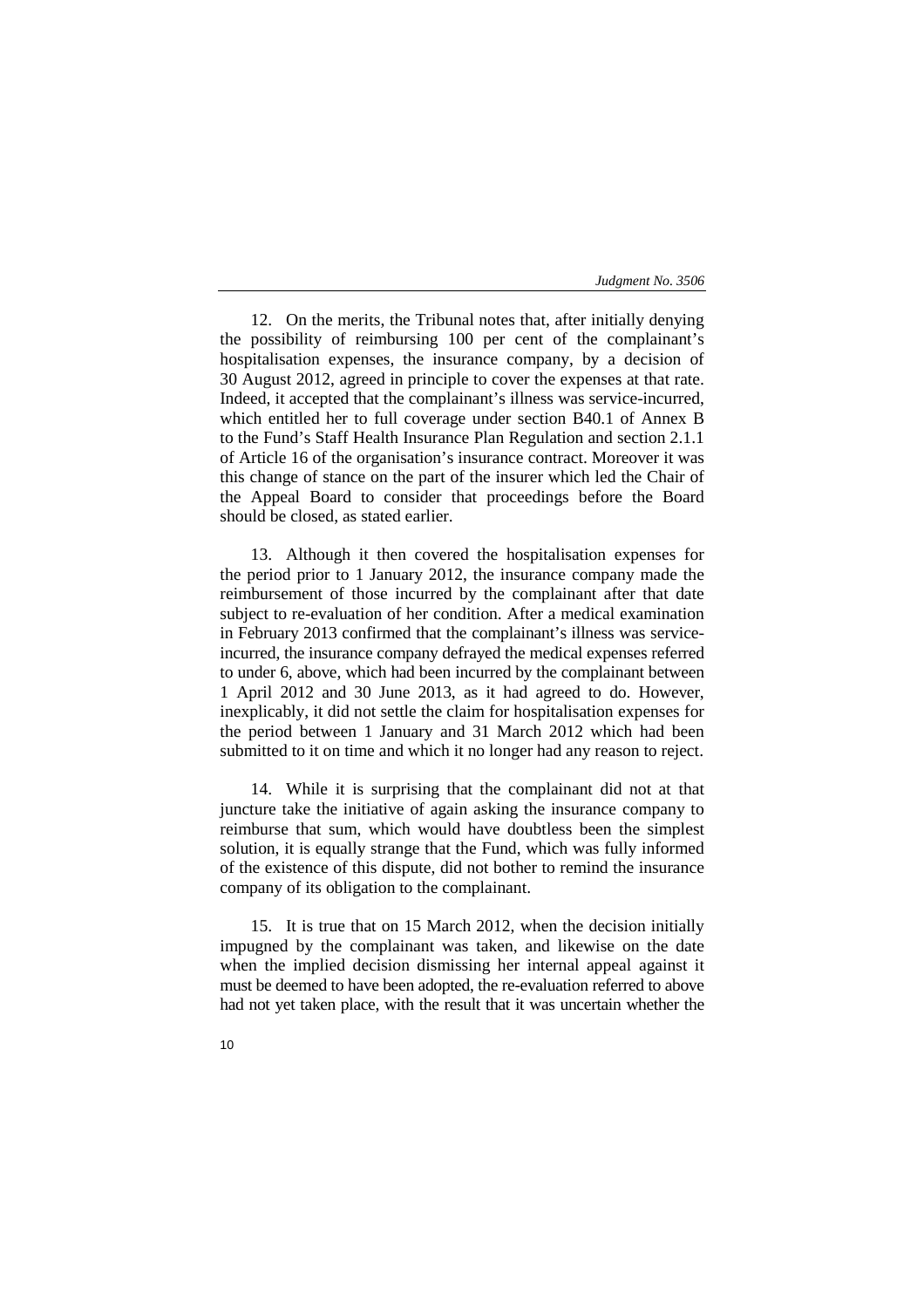complainant was entitled to full coverage of the expenses in question. However, bearing in mind first, that following a first evaluation in March 2011 the complainant's illness had already been recognised as service-incurred and, secondly, the critical situation of the complainant, who had had to break off her hospital treatment on 31 March 2012 owing to a lack of financial resources, the Tribunal considers that in the instant case it was the organisation's duty to instruct the insurance company to cover these expenses as a precautionary measure.

16. It follows that the impugned implied decision and the aforementioned decision of 15 March 2012 must be set aside.

17. In accordance with the principle recalled to under 9, above, it was incumbent upon the Fund to ensure that the insurance company was correctly honouring its obligation to reimburse the expenses borne by the complainant. In this case the organisation clearly neglected that duty.

18. In view of this situation, the complainant principally asks the Tribunal to order the Fund to instruct the insurance company to defray her hospital expenses for the disputed period. Such a claim is irreceivable, since it is firmly established by the case law that it is not for the Tribunal to issue injunctions against organisations (see, for example, Judgments 2370, under 19, or 2541, under 13).

19. However, as the organisation is liable for the acts of its insurer, in accordance with the subsidiary claim entered by the complainant, the Fund itself must be ordered to reimburse the disputed expenses, which it may then seek to recover from the insurance company.

20. The organisation will thus have to pay the complainant a sum equivalent to the expenses incurred by her in respect of her hospitalisation between 1 January and 31 March 2012, which, according to the undisputed figure in the file, amounted to 8,647 Swiss francs. This sum shall bear interest at the rate of 5 per cent per annum as from the date on which it was actually paid by the complainant.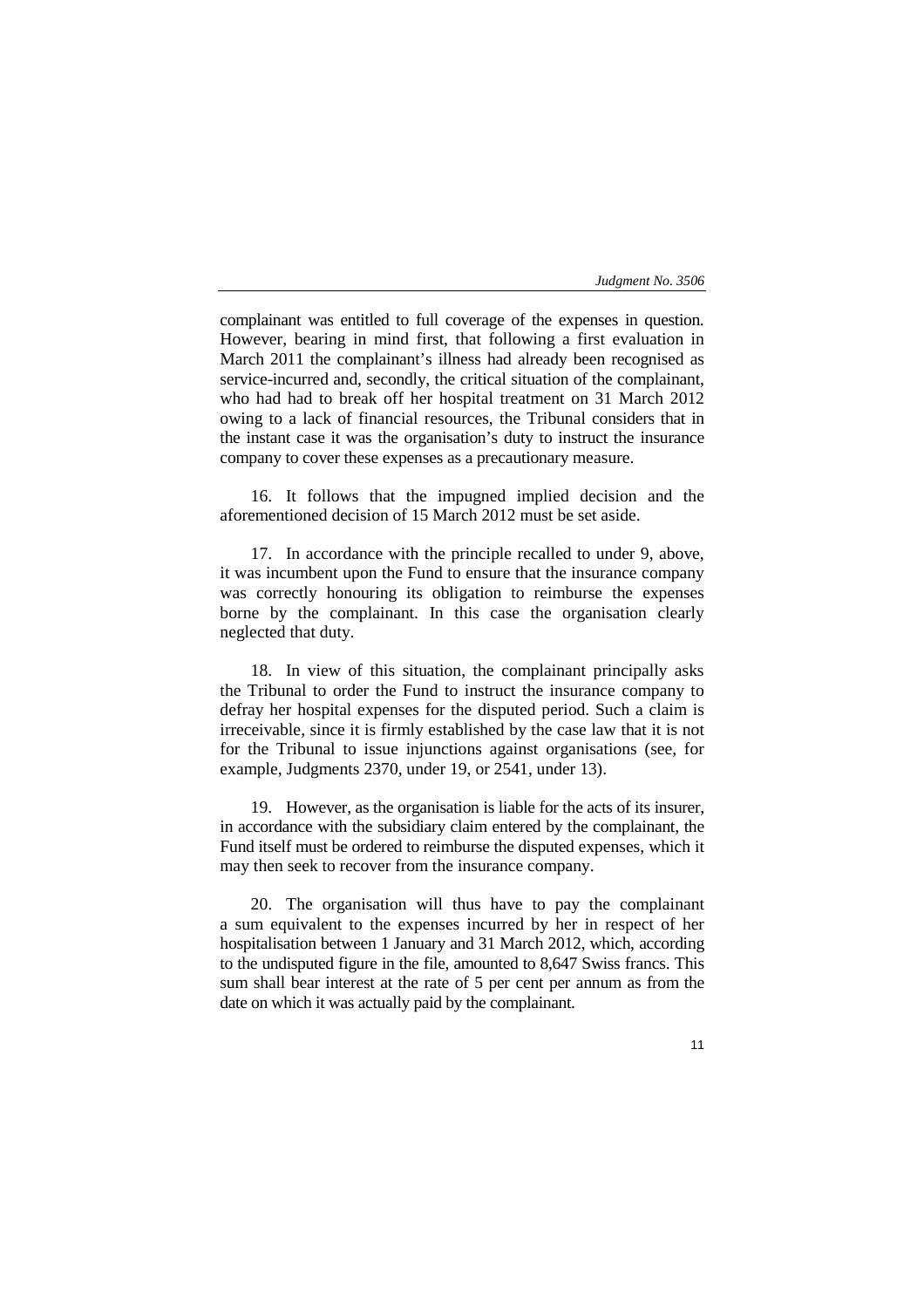| Judgment No. 3506 |  |  |
|-------------------|--|--|
|-------------------|--|--|

21. The complainant submits that, in dealing with this case, the Fund breached the duty of care that it owed her as a staff member.

The Tribunal shares this opinion. It is plain from the evidence in the file that, if it had acted with greater diligence and benevolence, the Fund could have sped up the reimbursement of the sums claimed as medical expenses by the complainant. In particular, it must be noted that it was not until the internal appeal was examined by the Appeal Board at the end of August 2012 that the organisation's services decided to call on the insurance company to settle the sums in question. The fact that this step then made it possible immediately to resolve a substantial part of the dispute shows that it would indubitably have been worth taking it earlier. Similarly, with regard to the 8,647 francs, the sole outstanding amount, as already stated, it is unjustifiable that the organisation did not see the need to ensure that this sum was paid by the insurance company. These breaches of the Fund's duty of care, which are even less excusable given that its services were aware of the complainant's critical state of health, plainly caused her moral injury. In these circumstances the Tribunal considers that the compensation due to the complainant for this injury may be fairly assessed at 10,000 francs.

22. The complainant, whose second complaint is allowed for the main part, is entitled to costs, which the Tribunal sets at 5,000 francs.

23. The Fund has submitted the counterclaim that the complainant should be ordered to pay its costs on the grounds that her complaint is vexatious. It may be concluded from the foregoing that this counterclaim must obviously be dismissed.

## DECISION

For the above reasons,

- 1. The withdrawal of the first complaint is hereby recorded.
- 2. The implied decision of the Executive Director of the Global Fund dismissing the complainant's internal appeal and the decision of
- 12